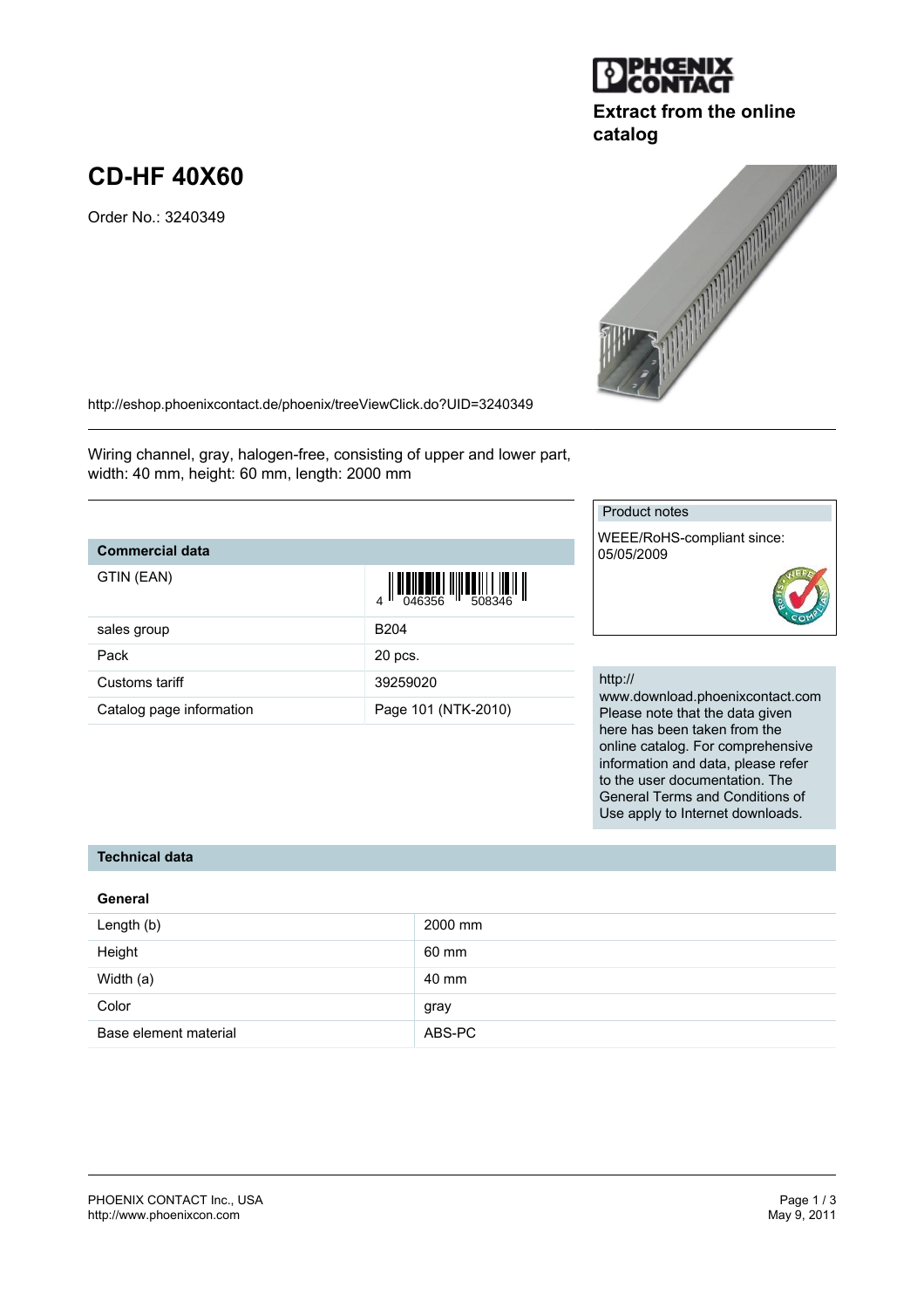# CD-HF 40X60 Order No.: 3240349 <http://eshop.phoenixcontact.de/phoenix/treeViewClick.do?UID=3240349>

| Inflammability class acc. to UL 94 | V0                |
|------------------------------------|-------------------|
| Ambient temperature (operation)    | $-25$ °C  90 °C . |
| Components                         | Halogen-free      |
| Material                           | PC/ABS            |

**Certificates / Approvals**

 $\mathbb{Z}$ 



| Certification      |                | CSA, UL, VDE-PZI                                                                  |
|--------------------|----------------|-----------------------------------------------------------------------------------|
|                    |                |                                                                                   |
| <b>Accessories</b> |                |                                                                                   |
| Item               | Designation    | Description                                                                       |
| General            |                |                                                                                   |
| 3240284            | CD WR          | Universal wire holding bracket, perforated, for wiring channels                   |
| 3240371            | CD-HF COVER 40 | Cover for wiring channel, gray, halogen-free, width: 40 mm,<br>length: 2000 mm    |
| 3240498            | RVT-PA4        | Plastic body-bound rivet, 4 mm diameter, for a material thickness<br>of $1.56$ mm |
| 3240499            | RVT-PA6        | Plastic body-bound rivet, 6 mm diameter, for a material thickness<br>of $1.56$ mm |
| 1212478            | UNIFOX-RVT P 4 | Rivet setting tool, for use with RVT-PA 4 plastic body-bound rivets               |
| 1212509            | UNIFOX-RVT P 6 | Rivet setting tool, for use with RVT-PA 6 plastic body-bound rivets               |